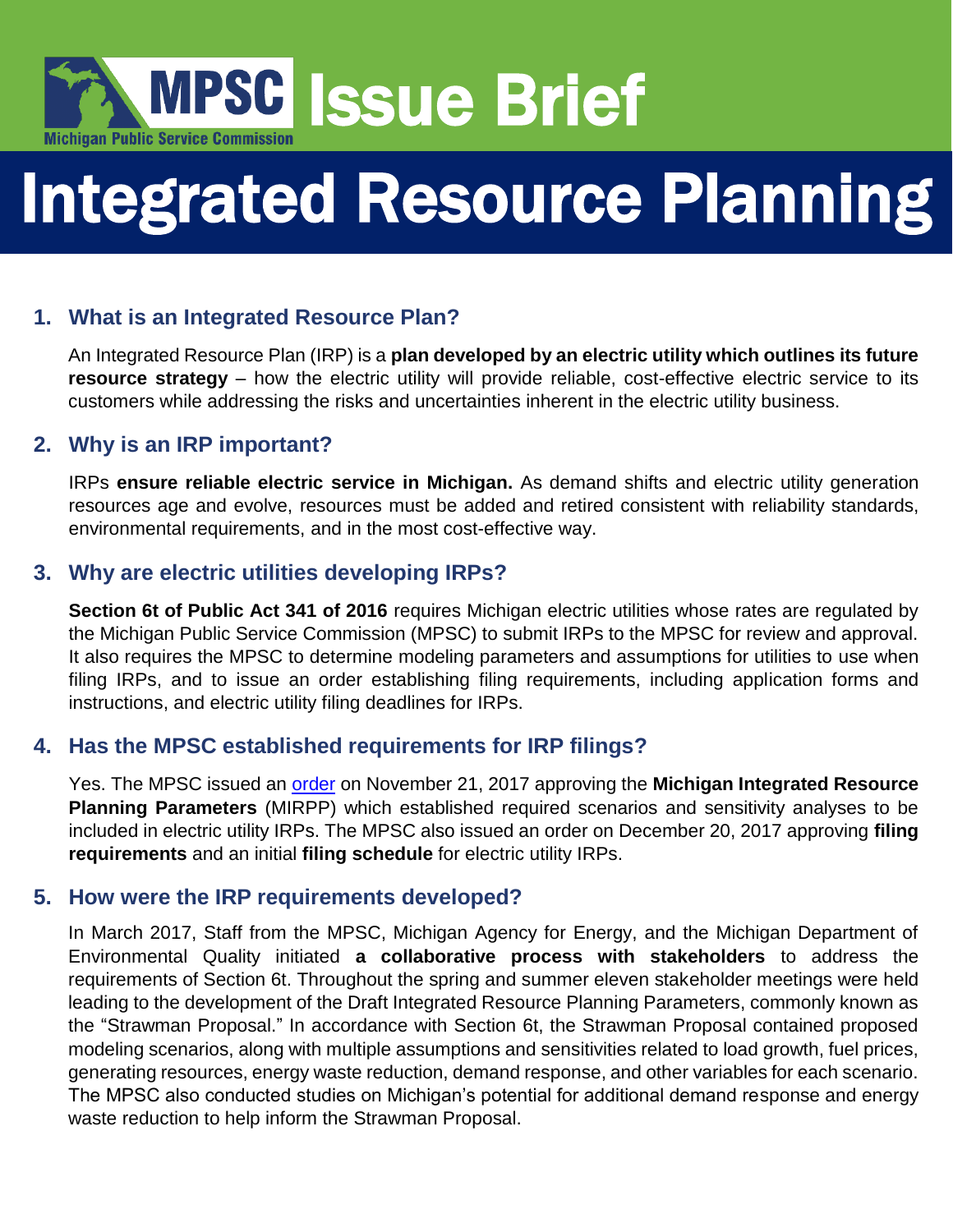Following the issuance of the Strawman Proposal, **three public hearings were held across the state** to garner feedback on the proposal, and **written comments** on the proposal were accepted by the MPSC. The MPSC carefully reviewed all the comments and input received regarding the Strawman Proposal. Subsequently, the MPSC approved the MIRPP, which lays out the required scenarios to be modeled by utilities in the development of their individual IRP applications.

### **6. What are the IRP modeling scenarios?**

The MIRPP contains four modeling scenarios, each with associated sensitivity analyses:

- (1) The **Business as Usual scenario** studies the future of the electric supply landscape assuming status quo conditions continue throughout the planning period.
- (2) The **Emerging Technologies scenario** analyzes the potential impact to that could result from reduced costs for emerging technologies that include demand response, energy waste reduction programs, large and small-scale storage, as well as solar energy.
- (3) The **Environmental Policy scenario** is only applicable to Lower Peninsula utilities, and studies carbon regulations, modeled by placing a hard cap on the amount of allowable carbon emissions through the twenty-year time horizon.
- (4) The **High Market Price Variant scenario** is only applicable to Upper Peninsula utilities, and evaluates the impact of significantly higher than expected natural gas prices and energy market prices.

# **7. What is the IRP planning period?**

The IRP planning period is the length of time over which a utility must provide a forecast in its IRP. For the MIRPP, **the planning period is a minimum of twenty years, with specific reporting of 5-year, 10-year, and 15-year projections** to the MPSC.

#### **8. What is the timeframe for utilities to submit an IRP?**

**Each electric utility is required to file an IRP with the MPSC by April 20, 2019.** The December 20, 2017 order includes a schedule of filing dates for each regulated electric utility in Michigan. The first IRP is expected to be filed in June 2018, and IRPs are not allowed to be filed closer than 21 days from another electric utility's IRP filing.

#### **9. What must the MPSC take into consideration when reviewing an IRP?**

The MPSC must consider whether the proposed integrated resource plan represents **the most reasonable and prudent means of meeting the electric utility's energy and capacity needs.**

## **10. What is the IRP process for utilities located in multiple states, such as those serving customers in both Michigan and Indiana?**

Utilities serving customers in both Michigan and another state with an established IRP process may submit their IRP **consistent with the other state's IRP filing requirements**, consistent with Section 6t(4) of Act 341. The MPSC still reserves the right to request any additional information as it relates specifically to Michigan.

#### **11. What is the IRP process for smaller electric utilities?**

An electric utility with less than one million customers **may request a waiver** of any portion of the IRP filing requirements provided it includes discussion and justification when it files its IRP application. In